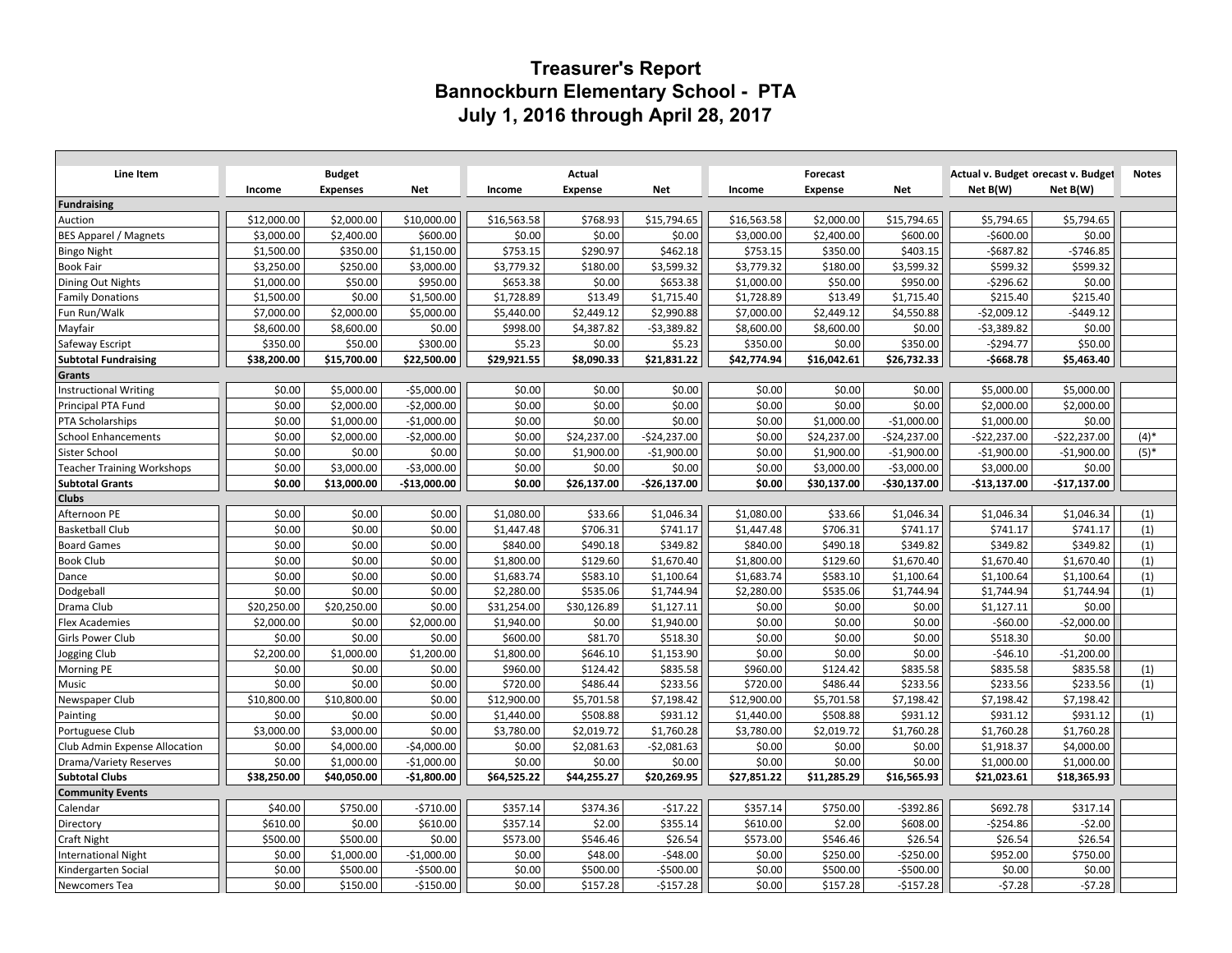## **Treasurer's Report Bannockburn Elementary School - PTA July 1, 2016 through April 28, 2017**

| Line Item                         | <b>Budget</b> |                 |               | Actual       |                |               | Forecast    |             |               | Actual v. Budget orecast v. Budget |             | <b>Notes</b> |
|-----------------------------------|---------------|-----------------|---------------|--------------|----------------|---------------|-------------|-------------|---------------|------------------------------------|-------------|--------------|
|                                   | Income        | <b>Expenses</b> | <b>Net</b>    | Income       | <b>Expense</b> | Net           | Income      | Expense     | Net           | Net B(W)                           | Net B(W)    |              |
| Variety Show                      | \$5,000.00    | \$5,000.00      | \$0.00        | \$5,453.40   | \$4,971.91     | \$481.49      | \$5,453.40  | \$5,000.00  | \$453.40      | \$481.49                           | \$453.40    |              |
| <b>Welcome Back Picnic</b>        | \$300.00      | \$700.00        | $-5400.00$    | \$1,438.44   | \$1,670.78     | $-5232.34$    | \$1,438.44  | \$1,670.78  | $-5232.34$    | \$167.66                           | \$167.66    |              |
| <b>Subtotal Community Events</b>  | \$6,450.00    | \$8,600.00      | $-$2,150.00$  | \$8,179.12   | \$8,270.79     | $-591.67$     | \$8,431.98  | \$8,876.52  | $-5444.54$    | \$2,058.33                         | \$1,705.46  |              |
| <b>Community Support</b>          |               |                 |               |              |                |               |             |             |               |                                    |             |              |
| Cluster Support                   | \$0.00        | \$300.00        | $-5300.00$    | \$0.00       | \$250.00       | $-5250.00$    | \$0.00      | \$300.00    | $-5300.00$    | \$50.00                            | \$0.00      |              |
| <b>Community Service</b>          | \$0.00        | \$300.00        | $-5300.00$    | \$0.00       | \$571.66       | $-5571.66$    | \$0.00      | \$571.66    | $-5571.66$    | $-5271.66$                         | $-$271.66$  |              |
| <b>Subtotal Community Support</b> | \$0.00        | \$600.00        | $-$600.00$    | \$0.00       | \$821.66       | $-5821.66$    | \$0.00      | \$871.66    | $-5871.66$    | $-5221.66$                         | $-5271.66$  |              |
| <b>Student Support</b>            |               |                 |               |              |                |               |             |             |               |                                    |             |              |
| Artist in Residence               | \$0.00        | \$7,500.00      | $-$7,500.00$  | \$0.00       | \$7,479.50     | $-57,479.50$  | \$0.00      | \$7,479.50  | $-57,479.50$  | \$20.50                            | \$20.50     |              |
| <b>Assignment Books</b>           | \$0.00        | \$650.00        | $-$650.00$    | \$0.00       | \$660.00       | $-5660.00$    | \$0.00      | \$660.00    | $-5660.00$    | $-510.00$                          | $-510.00$   | (2)          |
| <b>Cultural Arts Enrichment</b>   | \$0.00        | \$4,000.00      | $-$4,000.00$  | \$0.00       | \$3,985.00     | $-53,985.00$  | \$0.00      | \$3,985.00  | $-53,985.00$  | \$15.00                            | \$15.00     |              |
| <b>Field Day</b>                  | \$0.00        | \$350.00        | $-5350.00$    | \$0.00       | \$0.00         | \$0.00        | \$0.00      | \$0.00      | \$0.00        | \$350.00                           | \$350.00    |              |
| Fifth Grade Promotion Support     | \$0.00        | \$500.00        | $-$500.00$    | \$0.00       | \$0.00         | \$0.00        | \$0.00      | \$0.00      | \$0.00        | \$500.00                           | \$500.00    |              |
| Kindergarten Orientation          | \$0.00        | \$250.00        | $-5250.00$    | \$0.00       | \$0.00         | \$0.00        | \$0.00      | \$250.00    | $-5250.00$    | \$250.00                           | \$0.00      |              |
| Math Day                          | \$0.00        | \$350.00        | $-5350.00$    | \$0.00       | \$25.00        | $-525.00$     | \$0.00      | \$350.00    | $-5350.00$    | \$325.00                           | \$0.00      |              |
| <b>Recess Equipment</b>           | \$0.00        | \$500.00        | $-$500.00$    | \$0.00       | \$0.00         | \$0.00        | \$0.00      | \$0.00      | \$0.00        | \$500.00                           | \$500.00    |              |
| Safety Patrol                     | \$0.00        | \$250.00        | $-5250.00$    | \$0.00       | \$270.00       | $-5270.00$    | \$0.00      | \$270.00    | $-5270.00$    | $-520.00$                          | $-520.00$   |              |
| <b>STEM Day</b>                   | \$0.00        | \$1,000.00      | $-$1,000.00$  | \$0.00       | \$0.00         | \$0.00        | \$0.00      | \$0.00      | \$0.00        | \$1,000.00                         | \$1,000.00  |              |
| STEM/Arts                         | \$0.00        | \$1,000.00      | $-$1,000.00$  | \$0.00       | \$0.00         | \$0.00        | \$0.00      | \$1,000.00  | $-$1,000.00$  | \$1,000.00                         | \$0.00      |              |
| <b>Wednesday Envelopes</b>        | \$0.00        | \$600.00        | $-$600.00$    | \$0.00       | \$624.00       | $-5624.00$    | \$0.00      | \$624.00    | $-5624.00$    | $-524.00$                          | $-524.00$   |              |
| <b>Subtotal Student Support</b>   | \$0.00        | \$16,950.00     | $-$16,950.00$ | \$0.00       | \$13,043.50    | $-$13,043.50$ | \$0.00      | \$14,618.50 | $-$14,618.50$ | \$3,906.50                         | \$2,331.50  |              |
| <b>Teacher Support</b>            |               |                 |               |              |                |               |             |             |               |                                    |             |              |
| <b>Staff Appreciation</b>         | \$0.00        | \$4,000.00      | $-54,000.00$  | \$0.00       | \$1,878.70     | $-51,878.70$  | \$0.00      | \$1,878.70  | $-51,878.70$  | \$2,121.30                         | \$2,121.30  |              |
| <b>Teacher Classroom Fund</b>     | \$0.00        | \$6.260.00      | $-56,260.00$  | \$0.00       | \$5.894.38     | $-55,894.38$  | \$0.00      | \$5.894.38  | $-55,894.38$  | \$365.62                           | \$365.62    |              |
| <b>Subtotal Teacher Support</b>   | \$0.00        | \$10,260.00     | $-$10,260.00$ | \$0.00       | \$7,773.08     | $-$7,773.08$  | \$0.00      | \$7,773.08  | $-$7,773.08$  | \$2,486.92                         | \$2,486.92  |              |
| PTA                               |               |                 |               |              |                |               |             |             |               |                                    |             |              |
| <b>Administrative Fees/Costs</b>  | \$0.00        | \$3,500.00      | $-53,500.00$  | \$0.00       | \$1,043.67     | $-51.043.67$  | \$0.00      | \$3,500.00  | $-53,500.00$  | \$2,456.33                         | \$0.00      |              |
| <b>Audit and Accounting Fees</b>  | \$0.00        | \$1,500.00      | $-$1,500.00$  | \$0.00       | \$0.00         | \$0.00        | \$0.00      | \$0.00      | \$0.00        | \$1,500.00                         | \$1,500.00  |              |
| Dues from Families                | \$7,000.00    | \$0.00          | \$7,000.00    | \$8,242.54   | \$157.97       | \$8,084.57    | \$8,242.54  | \$157.97    | \$8,084.57    | \$1,084.57                         | \$1,084.57  |              |
| Dues from Staff                   | \$15.00       | \$0.00          | \$15.00       | \$170.00     | \$1.08         | \$168.92      | \$170.00    | \$1.08      | \$168.92      | \$153.92                           | \$153.92    |              |
| Insurance                         | \$0.00        | \$225.00        | $-5225.00$    | \$0.00       | \$0.00         | \$0.00        | \$0.00      | \$0.00      | \$0.00        | \$225.00                           | \$225.00    |              |
| Interest - Bank Account           | \$5.00        | \$0.00          | \$5.00        | \$5.35       | \$0.00         | \$5.35        | \$5.35      | \$0.00      | \$5.35        | \$0.35                             | \$0.35      |              |
| <b>MCCPTA Dues</b>                | \$0.00        | \$0.00          | \$0.00        | \$0.00       | \$287.00       | $-5287.00$    | \$0.00      | \$287.00    | $-5287.00$    | $-5287.00$                         | $-5287.00$  | $(3)^*$      |
| PTA Landscaping                   | \$0.00        | \$1,500.00      | $-$1,500.00$  | \$0.00       | \$0.00         | \$0.00        | \$0.00      | \$0.00      | \$0.00        | \$1,500.00                         | \$1,500.00  |              |
| <b>Returned Check Fees</b>        | \$0.00        | \$25.00         | $-525.00$     | \$0.00       | \$12.50        | $-$12.50$     | \$0.00      | \$25.00     | $-$25.00$     | \$12.50                            | \$0.00      |              |
| <b>Subtotal PTA</b>               | \$7.020.00    | \$6,750.00      | \$270.00      | \$8,417.89   | \$1.502.22     | \$6,915.67    | \$8,417.89  | \$3.971.05  | \$4,446.84    | \$6,645.67                         | \$4,176.84  |              |
|                                   |               |                 |               |              |                |               |             |             |               |                                    |             |              |
| <b>Grand Totals</b>               | \$89,920.00   | \$111,910.00    | $-521,990.00$ | \$111,043.78 | \$109,893.85   | \$1,149.93    | \$87,476.03 | \$93,575.71 | $-$6,099.68$  | \$22,093.59                        | \$17,121.39 |              |

| <b>Cash Flow Analysis</b>          |               | <b>Balance Sheet</b>      |              |  |  |  |  |  |
|------------------------------------|---------------|---------------------------|--------------|--|--|--|--|--|
| Beginning Cash 07/01/16            | \$55.749.37   | Cash Balance 04/28/2017   | \$56,899,30  |  |  |  |  |  |
| Projected Annual Surplus (Deficit) | -\$6.099.68   | Sales Tax Payable         | \$0.00       |  |  |  |  |  |
| Less: Other Liabilities            | \$0.00        | Other Pavables            | \$0.00       |  |  |  |  |  |
| Less: Cash on Hand Required        | $-$10,000.00$ | Unrestricted Fund Balance | -\$55,749.37 |  |  |  |  |  |